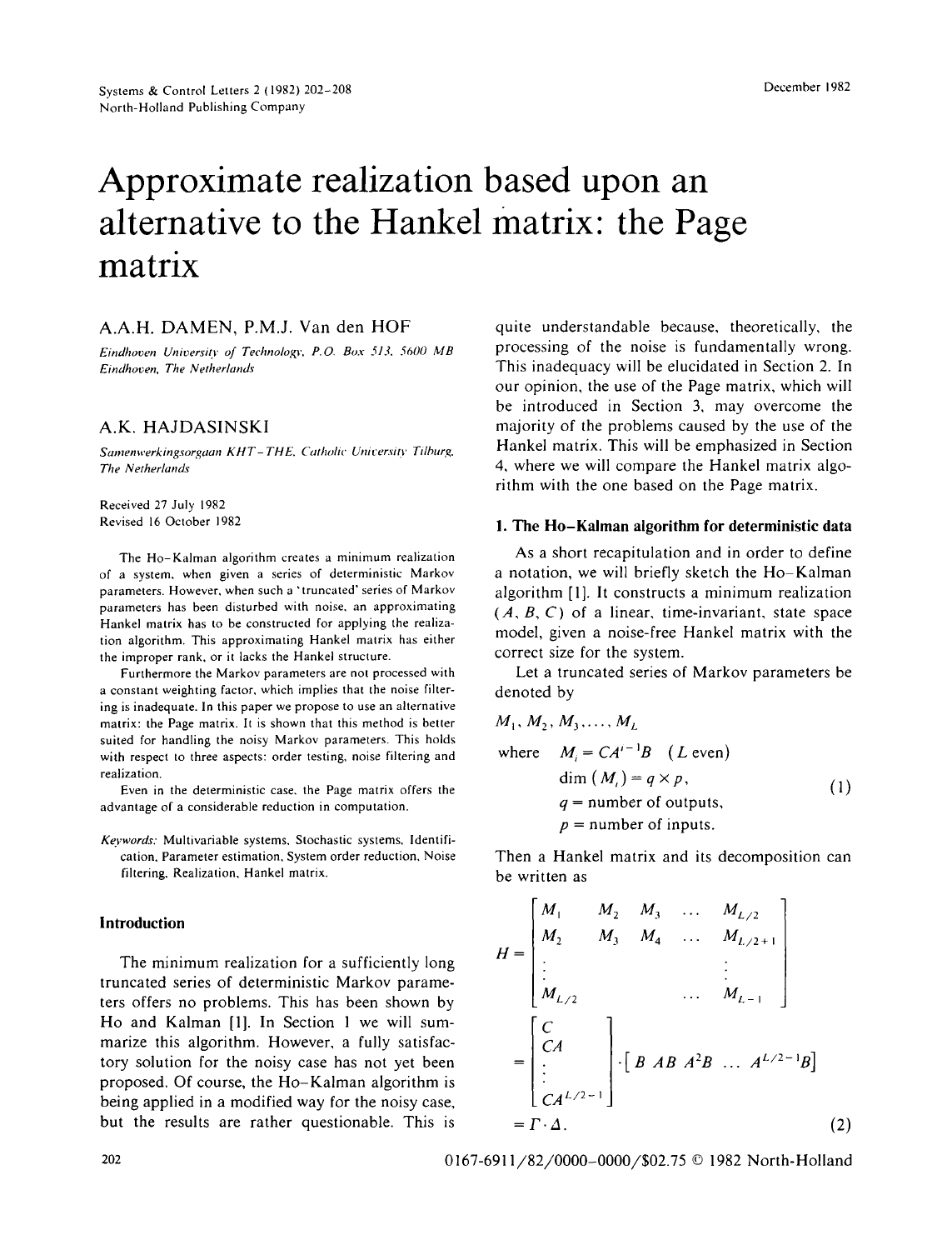Suppose we are dealing with a completely observable and completely controllable system. If  $L/2 \ge n$ , the minimum dimension of the system (sufficient condition<sup>1</sup>), the rank of H will equal n. Any such decomposition into  $\Gamma^*$  and  $\Delta^*$  of minimum dimension  $n$  and full rank will show the same structure as in formula (2) with a corresponding minimum realization (A\*, *B\*, C\*),* because

$$
H = \Gamma^* \Delta^* = \Gamma \Delta, \tag{3}
$$

implying

$$
\Delta^* = \left(\Gamma^*\right)^+ \Gamma \Delta = T \Delta \tag{4}
$$

where  $+$  stands for pseudo inverse and T is nonsingular as  $\Gamma$  and  $\Gamma^*$  are of full rank *n*. Analogously we may put

$$
\Gamma^* = \Gamma \Delta (\Delta^*)^+ = \Gamma S. \tag{5}
$$

Finally, substitution of (4) and (5) into (3) leads to

$$
H = \Gamma \Delta = \Gamma S \Gamma \Delta \tag{6}
$$

so that

$$
\Gamma^+ \Gamma S T \Delta \Delta^+ = I \implies T = I \implies S = T^{-1}.\tag{7}
$$

So the equivalence transformation can be defined as

$$
\begin{aligned}\n\Delta^* &= T\Delta, & \Gamma^* &= TT^{-1}, \\
B^* &= TB, & C^* &= CT^{-1}, \\
A^* &= TAT^{-1}.\n\end{aligned}
$$
\n(8)

The complete set of all possible  $(\Gamma, \Delta)$  together then produces the complete equivalence class of the system under study.

The triplet  $(A, B, C)$  can be obtained from  $(\Gamma,$  $\Delta$ ) as follows: the matrices B and C can be recognized as the first blocks in  $\Delta$  and  $\Gamma$  respectively. In order to obtain matrix  $A$ , we need a shifted matrix, which we indicate by an arrow. A vertically pointing arrow indicates a shift of one block row, whereas a horizontally pointing arrow denotes a shift of one block column. From this it is clear that

$$
H \uparrow = H = \Gamma A \Delta \tag{9}
$$

and as  $\Gamma$  and  $\Delta$  have a maximum rank n, we may

write

$$
A = \Gamma^+ H \uparrow \Delta^+ \,. \tag{10}
$$

Note that we needed the extra Markov parameter  $M<sub>t</sub>$  to construct the shifted Hankel matrix.

An alternative procedure is provided by either the 'extended observability' matrix  $\Gamma$  or the 'extended controllability' matrix *A,* because

$$
\Gamma \uparrow = \Gamma A \quad \text{or} \quad A\Delta = \Delta. \tag{11}
$$

Consequently this yields

$$
A = \Gamma^+ \Gamma^+ \quad \text{or} \quad A = \dot{\Delta} \Delta^+ \,. \tag{12}
$$

In order to construct the shifted matrices  $\Gamma \uparrow$  or  $\Delta$ having the same dimensions as  $\Gamma$  or  $\Delta$ , we lack information on what to insert in the latter blocks of  $\Gamma$  or  $\Delta$  during this operation. Therefore we have to apply a  $\Gamma$  and a  $\Delta$  with reduced dimensions in (11) and (12). The reduction is accomplished by omitting the last block.

Finally, a numerically stable decomposition of  $H$  is offered by the singular value decomposition, given by

$$
H = UDVT \quad \dim(H) = g \times l,
$$
 (13)

where

$$
D = \text{diag}(\delta_1, \delta_2, \delta_3, \dots, \delta_s),
$$
  
\n
$$
\delta_1 \geq \delta_2 \geq \delta_3 \geq \dots \geq \delta_n > 0,
$$
  
\n
$$
\delta_{n+1} = \delta_{n+2} = \dots = \delta_s = 0,
$$
  
\n
$$
s = \min(g, l),
$$
  
\n
$$
U^T U = I_s \text{ and } V^T V = I_s.
$$

Because rank( $H$ ) = *n* we may rewrite this as

$$
H = H_n = U_n D_n V_n^{\mathrm{T}} \tag{14}
$$

where for  $H_n$  only the first *n* nonzero singular values are used in  $D_n$ , and the corresponding singular vectors (i.e. columns) in  $U_n$  and  $V_n$ .

If we distribute the singular values in a balanced way among  $\Gamma$  and  $\Delta$  we get

$$
\Gamma = U_n D_n^{1/2} \text{ and } \Delta = D_n^{1/2} V_n. \tag{15}
$$

These matrices have the proper dimensions and full rank  $n$ , which is sufficient to guarantee the proper structure according to formula (2) for the deterministic case, as shown in formulae (3) to (8).

 $<sup>1</sup>$  As is generally known, the necessary lower bounds are given</sup> by the observability and controllability indices, while nonblock-symmetric Hankel matrices may be used.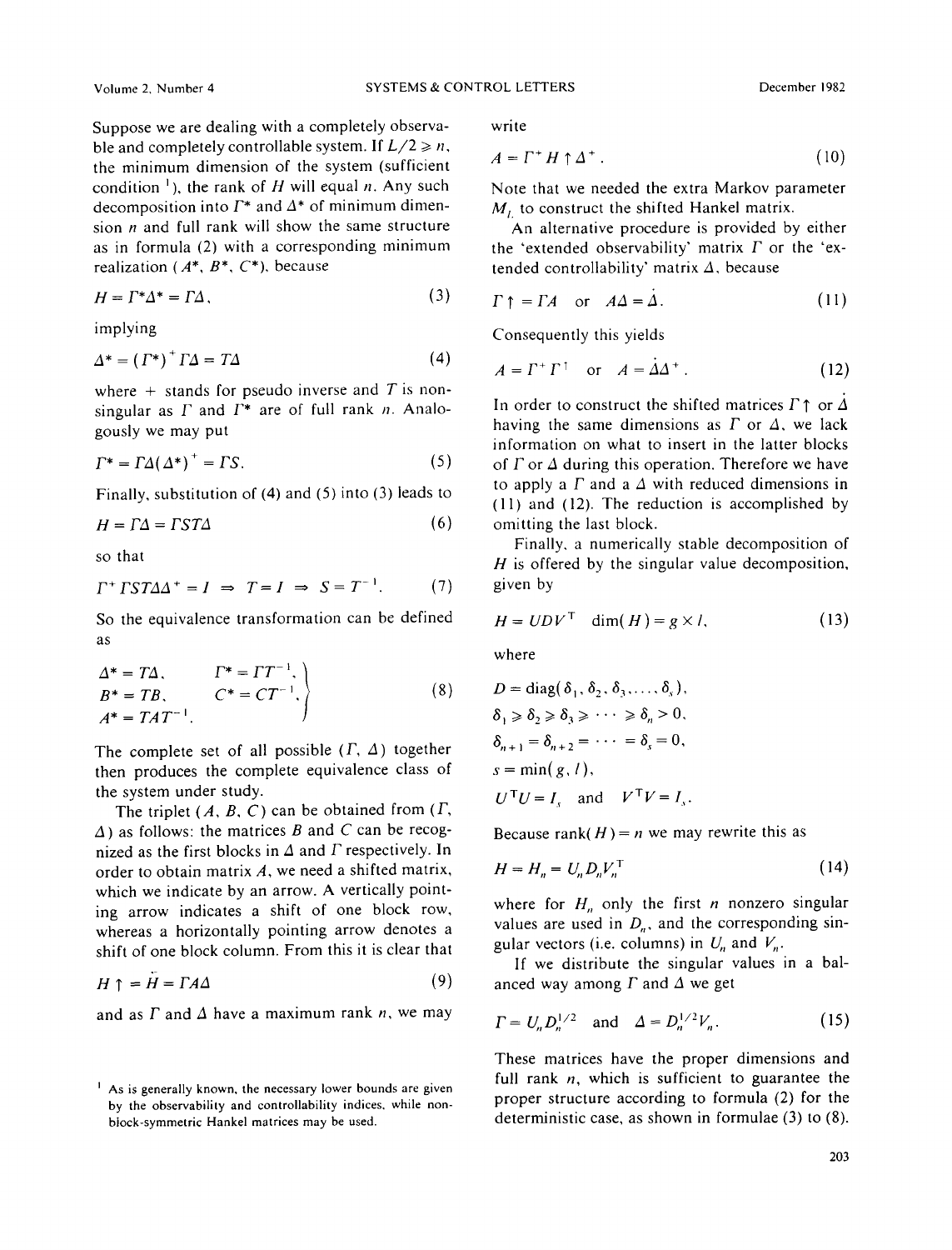## **2. Application of the Ho-Kaiman algorithm** for **noisy** data

In 1974 Zeiger and McEwen [2] suggested using the Ho-Kalman algorithm with the singular value decomposition in the case of noisy data. All singular values up to and including  $\delta$ , will then be nonzero. (The distinction with the deterministic case is denoted by the circumflex .)

It is easy to verify that, in cases where the Markov parameters are contaminated with Sway*ing* noise, we may write (see appendix)

$$
E\{\hat{\delta}_i^2\} = \delta_i^2 + \sigma^2 \max(l, g), \qquad (16)
$$

where  $E$  stands for expectation.

*Swaying* noise is defined as follows:

$$
\tilde{M}_i(a,b) = M_i(a,b) + \xi_{iab},\qquad(17)
$$

where  $M_i(a, b)$  is element a, b in matrix  $M_i$  and  $\xi_{iab}$  is the corresponding additive noise. This noise is assumed to be stationary (S), white (W) (zero mean), additive (A), signal-independent (Y), interindependent (among channels) (I), with nonchanging global variance  $\sigma^2$  (NG):

$$
E(\xi_{iab}) = 0 \quad \forall i, a, b \in \mathbb{N}, \tag{18}
$$

$$
E\langle \xi_{iab}\xi_{jcd}\rangle = \begin{cases} 0 & i, a, b \neq j, c, d, \\ \sigma^2 & i, a, b = j, c, d. \end{cases}
$$
 (19)

This increase in singular values is reflected in Fig. 1.

Based upon knowledge of the noise level in the singular value, one may decide upon the dimension  $n$  of the system and approximate the Hankel matrix in a least squares sense by

$$
H_n = U_n D_n V_n^{\mathrm{T}} \tag{20}
$$

(see e.g. [3]).

In this way we perform a noise filtering on the Hankel matrix and implicitly use the singular values for the order testing, before we apply the Ho-Kalman algorithm.

Then, there exist several possibilities for applying the formulae of the previous section in order to find a realization. These possibilities are compared in [4].

For this shifted Hankel matrix we may either use the original H [5], or the approximating  $H_n$  [6]. Alternatively, the  $\Gamma$  and  $\Delta$  matrices may be used [7] to evaluate  $A$ .



Fig. 1. Singular values of the Hankel matrix.

All these possibilities lead to a suboptimal realization because the obtained  $\Gamma$  and  $\Delta$  matrices do not have the proper structure of extended observability and extended controllability matrices according to formula (2). This is due to the remaining noise influence which is not filtered out adequately in the first step: the approximation of the noisy Hankel matrix by a proper rank matrix.

Although the approximating Hankel matrix *H,,*  may have the proper rank, it lacks the necessary Hankel structure. Therefore it does not provide directly unique Markov parameters. From another point of view, the Markov parameters, that constitute the Hankel matrix, are weighted by an isosceles triangular function with the top on *L/2*  for  $M_{L/2}$  (see Fig. 2). This is due to the fact that, depending on their index, the Markov parameters appear more frequently in the Hankel matrix.

Nevertheless, this (noise adapted) Ho-Kalman algorithm weights *all* available Markov parameters at least with a *nonzero* weighting factor. If we were to use the algorithm suggested by Silverman [8], we would select a full rank submatrix from the Hankel matrix, which is just big enough to calculate a realization (see Fig. 2). Because a strictly limited part (first) of the Markov sequence is used, this is quite inappropriate for noisy cases (no redundancy): the basis, thus obtained for the realization, may be quite ill-conditioned numerically.

Going back to the Ho-Kalman algorithm, we note that statistical considerations are also difficult to make, as the noise on the entries in the Hankel matrix is not independent, but exactly the same noise data appear frequently in several entries.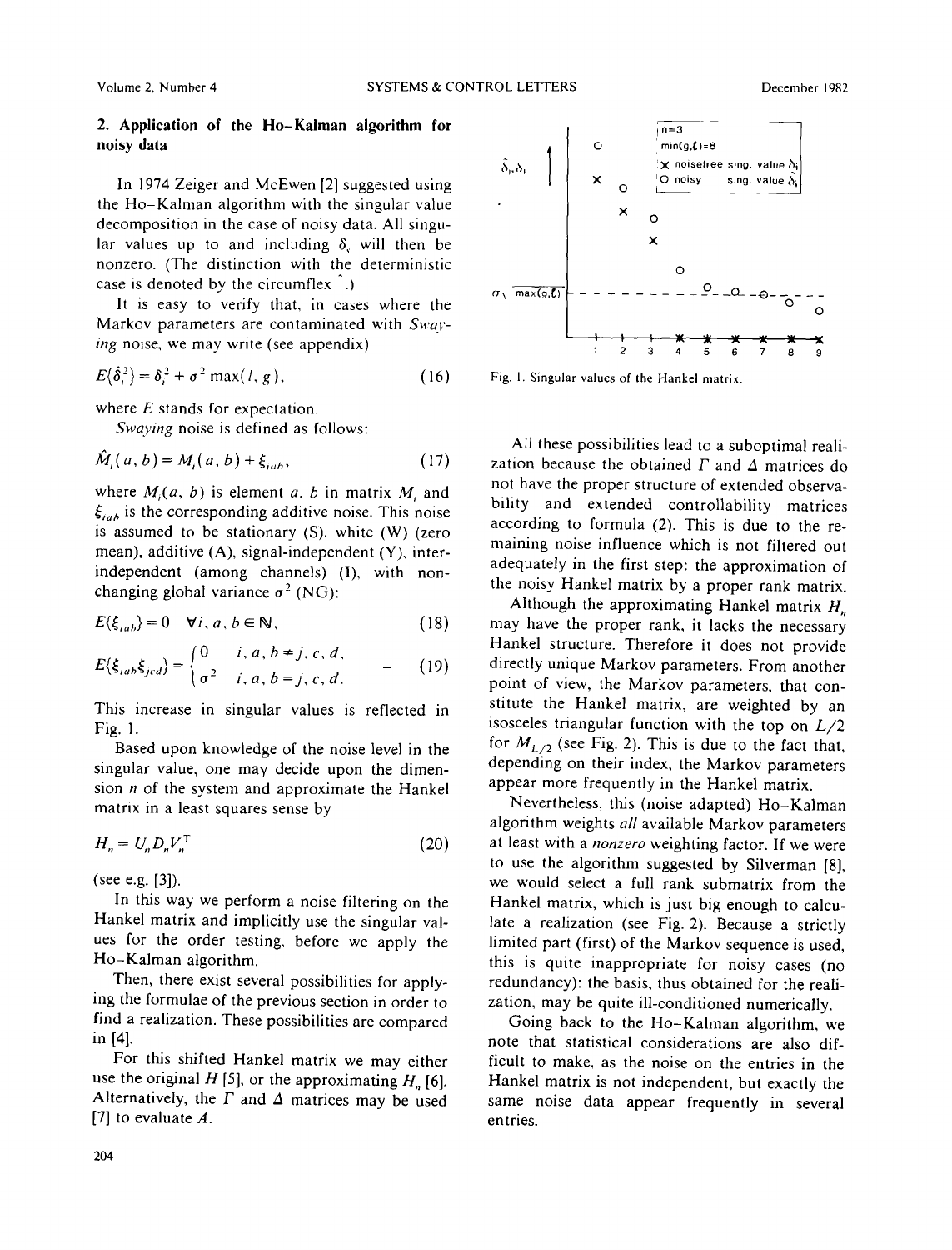

Fig. 2. Weighting of the Markov parameters in the least squares approximation of the Hankel matrix or Page matrix, due to the number of appearances in those matrices. In the case of the noise adapted Ho-Kalman algorithm we get an isosceles triangular weighting. For the Page matrix algorithm the pursued constant weighting is accomplished. In the Silverman algorithm just the first Markov parameters are used until the proper rank is obtained. Not all elements in these Markov parameters are necessarily used and all information in the neglected remaining Markov parameters is lost.

Because of all these drawbacks when using the Hankel matrix, we will now introduce an alternative matrix.

#### **3. Introduction of the Page matrix**

In order to overcome the problems caused by the special block structure of the Hankel matrix, a trivial matrix is introduced here, which is constructed from the Markov parameters in the most natural way.

Similarly to filling a page with characters, it follows that this matrix should be called the Page matrix. It is defined as

$$
P = \begin{bmatrix} M_1 & M_2 & M_2 & \dots & M_{\mu} \\ M_{\mu+1} & & \dots & M_{2\mu} \\ \vdots & & & \vdots \\ M_{(\eta-1)\mu+1} & & & \dots & M_{\eta\mu} \end{bmatrix},
$$
  
dim $(P) = h \times m$ . (21)

As ever, some nations show a different behaviour in this respect, and consequently we may also define a Chinese Page matrix  $C_p$ , where the Markov parameters are ordered column-wise.

We will not analyse this Chinese Page matrix

meticulously here, as this analysis is completely dual to the normal Page matrix.

In the purely deterministic case, the Page matrix can be decomposed in a manner similar to the Hankel matrix:

$$
P = \begin{bmatrix} C \\ CA^{\mu} \\ \vdots \\ CA^{(\eta-1)\mu} \end{bmatrix} \cdot \begin{bmatrix} B & AB & A^2B & \dots & A^{\mu-1}B \end{bmatrix}
$$
\n
$$
= \Gamma_{\mu} \cdot \Delta. \tag{22}
$$

Whereas the Hankel matrix is the product of the extended observability matrix  $\Gamma$  and the extended controllability matrix  $\Delta$  of the system  $(A, B, C)$ , the Page matrix is the product of the extended observability matrix of the system  $(A^{\mu}, B, C)$  and the extended controllability matrix of the system *(A, B, C).* 

Next we will state the crucial theorem in this context:

Theorem. *If the dimensions of the Page matrix are chosen large enough, then*  $\mu$ ,  $\eta \geq n$  (= the dimension *of the system) is sufficient, and if*  $(C, A^{\mu})$  *is a completely observable couple, it holds that* 

$$
rank P = n \tag{23}
$$

and any decomposition in  $\Gamma_{\mu}$  and  $\Delta$  of minimum *dimension n will lead to a minimum realization according to formulae* (9)-(12).

The formal proof of this theorem is straightforward and given in [10].

Furthermore in [10] all conditions for the observability of the couple  $(C, A^{\mu})$ , which is crucial, are stated. As a short outline we give the following summary.

Since (C, A) is an observable pair, a *sufficient*  condition for the observability of  $(C, A^{\mu})$  is given by Hautus in Theorem III of [9]:

$$
\phi'(\lambda) \neq 0, \qquad \lambda \in \sigma(A), \qquad (24a)
$$

$$
\phi(\lambda_i) \neq \phi(\lambda_j), \quad \lambda_i, \lambda_j \in \sigma(A), \lambda_i \neq \lambda_j, \quad (24b)
$$

where  $\phi(\lambda) = \lambda^{\mu}$  and  $\sigma(A)$  is the set of eigenvalues of A.

The *necessary* condition, however, appears to be less severe. In the cases where (a) or (b) happen,  $(C, A^{\mu})$  can be transformed into a Jordan canonical form and then the columns in  $C_1$ , correspond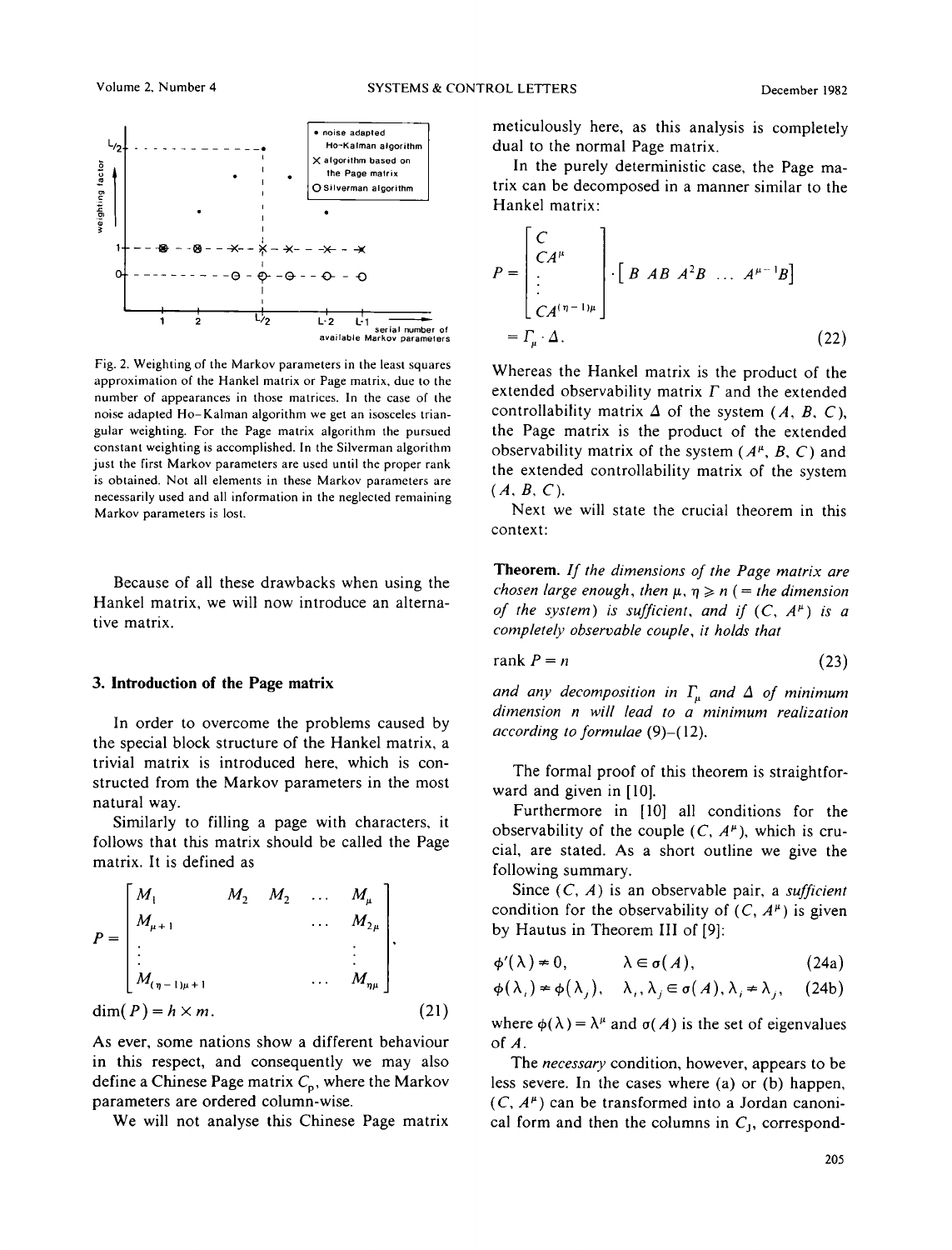ing to coinciding poles ( $\lambda_i^{\mu} = \lambda_i^{\mu}$ ) and those corresponding to zero poles ( $\mu \lambda^{\mu-1} = 0$ ), have to form an independent set.

The most frequent cause of non-observability of  $(C, A^{\mu})$  will be multiple poles in the origin of the z-plane. These occur in the case of delays and finite impulse responses. This is discussed and elaborated upon in [10].

Because exclusively completely observable and controllable systems *(A, B, C)* are considered here, non-observability of the system  $(A^{\mu}, B, C)$ due to violation of condition (b) will be quite exceptional. It happens if distinct poles in  $A$  happen to be non-distinct ones in  $A^{\mu}$ .

Let the position of a pole of system matrix  $A$  in the complex z-plane be characterized by the radius r and the argument  $\phi$ . Then the corresponding pole for system matrix  $A^{\mu}$  is characterized by  $r^{\mu}$ and  $\mu\phi$ . Consequently, original poles of equal radius may coincide in system matrix  $A^{\mu}$  in the case of  $\mu\phi_i = \mu\phi_i + 2k\pi$ ,  $k \in \mathbb{Z}$ . Then the non-observability might occur if the corresponding columns of  $C_j$  are dependent, where  $(C_j, A_j^{\mu})$  is the Jordan canonical form of  $(C, A^{\mu})$ .

It is obvious that this can be avoided by requiring that for all poles  $\mu|\phi| < \pi$  holds, which, for example, implies a sufficiently high sampling rate.

From here we will assume  $(C, A^{\mu})$  to be completely observable. In the dual case of the Chinese Page matrix (which could be used in cases of a suspected failure of the Page matrix), the assumption of complete controllability of  $(A^{\mu}, B)$  is made.

Under these conditions the rank of the Page matrix simply defines the order, and the realization  $(A, B, C)$  can be obtained similarly as for the Hankel matrix, apart from the fact that the proper shifted matrices have to be used. The Page matrix has to be shifted one block to the left, and the Chinese Page matrix one block upwards. For the use of formulae (12) the Page matrix provides the proper  $\Delta$  and the Chinese Page matrix the proper F.

## **4. A comparison of the Hankel and Page matrix**

In the deterministic case, both the Hankel and the Page matrices can be used to obtain a minimum realization.

As indicated, the Page matrix may fail in some (exceptional) cases. The superiority of the Page matrix is significant for the noisy case. As we have to eliminate the noise, a long Markov sequence (of fixed number  $L$ ) has to be used. In that case the size of the Page matrix is much smaller  $(hm =$  $(L-1)pq$ ) than the size of the hankel matrix  $I/g = pqL^2/4$ ). Consequently, the reduction of the computational effort is considerable. In the Page matrix all Markov parameters appear only once, which means that, when reducing the rank with the aid of singular value decomposition, there is an equally balanced filtering over the Markov parameters (see Fig. 2). Moreover, a Page matrix of reduced rank directly provides a unique sequence of Markov parameters contrary to the approximated Hankel matrix.

So the noise filtering by means of the singular value decomposition of the Page matrix is simply a least squares approximation of the Markov parameters with a fixed (or estimated) dimension of the system. This dimension has then to be understood as the rank of the Page matrix. In the noisy case the  $\Gamma_n$  en  $\Delta$  matrices still do not have the proper structure as defined in formula (2), which was also a drawback when using the Hankel matrix approach.

This noise filtering operation provides us with a criterion for the optimum size of the Page matrix.

For a given number  $L$  of available Markov parameters, the block dimensions of the Page matrix can be chosen in different combinations as long as  $\eta\mu = L - 1$ . If we assume that the Markov parameters in the Page matrix are disturbed with Swaying noise, the total noise energy in P (in expectation) can be written as:

$$
hm\sigma^2.\tag{25}
$$

Because of the character of the noise, the expected noise energy will, if applying the singular value decomposition to  $P$ , be equally distributed over all squared singular values (see Appendix). When the rank of the Page matrix is reduced to  $n$ , by setting  $min(h, m) - n$  singular values equal to zero, the expected noise reduction equals

$$
\frac{n \max(h, m)\sigma^2}{h m \sigma^2} = \frac{n}{\min(h, m)}.
$$
 (26)

For optimizing this noise reduction, min( $h$ ,  $m$ ) has to be maximized. This implies that we have to choose  $P$  as close to square as possible.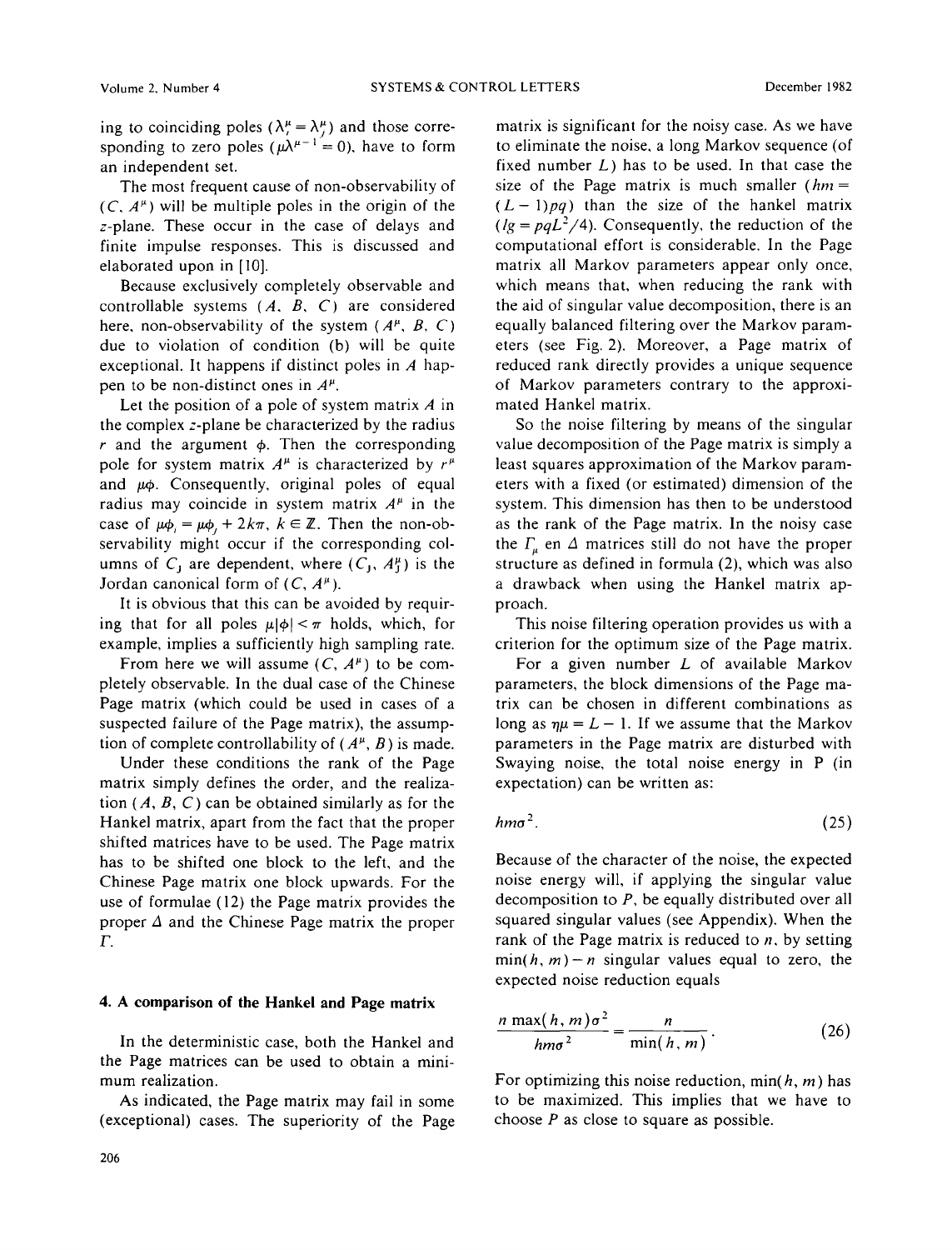## **Conclusions**

A Page matrix has been proposed as an alternative to the Hankel matrix in the realization problem.

The Page matrix is especially superior in the noisy case in three aspects:

- The order testing: the decision concerning the dimension of the system, based on the singular values of the Page matrix, is straightforward, since all noisy data appears only once in the Page matrix. In cases of Swaying noise, the non-relevant singular values are independent, which is not the case for the Hankel matrix (see Appendix).

**-** The noise filtering by omitting the non-relevant singular values: there is a constant weighting factor for the Markov parameters and the total reduction equals  $n/min(h, m)$ , which is optimal for a square Page matrix. The size of the Page matrix may be chosen smaller than the size of the Hankel matrix for a fixed number L of Markov parameters. This implies a reduction in computation.

- The approximate realization: the noise filtering provides us directly with a set of unique Markov parameters in the approximated Page matrix of rank  $n$ , contrary to the situation for the Hankel matrix. This proves that we have reduced the information to the proper degree of freedom by using the Page matrix. Then the realization is straightforward, as in the deterministic case. In the approximated Hankel matrix *H,* however, a number of superfluous degrees of freedom is still implicitly incorporated.

A possible drawback of the Page matrix for the noisy case can be traced back to the conditions  $\lambda_i \neq 0$  and  $\lambda_i^{\mu} \neq \lambda_i^{\mu}$  for the deterministic case. In the presence of noise, dependent on the rate of deterioration, it will be hard to distinguish whether the behaviour of the system is due to small eigenvalues or zero eigenvalues and likewise to multiple or neighbouring eigenvalues. So in this respect we can expect difficulties, which will be checked in simulations.

Preliminary practical tests confirm the above theoretical expectations and we hope to present these results in a subsequent paper.

Finally, we are also optimistic about the use of the Page matrix for the stochastic realization, where estimates of covariances are replacing the Markov parameters. Here the problem is that the uncertainties of the estimated covariances are far from

independent and stationary. On the other hand, zero eigenvalues which were the cause of some problems, cannot happen.

# **Appendix**

The statistical behaviour of the singular values of a Hankel matrix, built up by noise corrupted Markov parameters, is a special case of the situation where all elements of a matrix have independent, additive noise, like the Page matrix. In the Hankel matrix the Markov parameters appear repeatedly and thus the noise cannot be approached as being independent. Nevertheless this independency makes it easy to study the behaviour so that we will first study the noise contaminated Page matrix.

Assume a Page matrix P with dimensions  $h \times m$ , composed of  $L-1$  deterministic Markov parameters, all disturbed by *Swaying* noise with variance  $\sigma^2$  (see Section 2). The deterministic Markov parameters construct a deterministic Page matrix *P,* so the following can be written:

# $\hat{P}=P+\Xi p$

where  $\Xi p$  is the matrix containing all noise samples.

If  $h \le m$  we continue with  $\hat{P}\hat{P}^T$ ; in the opposite case a dual version may be derived by means of  $\hat{P}^T \hat{P}$ .

$$
\hat{P}\hat{P}^{\mathsf{T}} = PP^{\mathsf{T}} + \mathbb{E}_P \mathbb{E}_P^{\mathsf{T}} + \mathbb{E}_P P^{\mathsf{T}} + P \mathbb{E}_P^{\mathsf{T}}.
$$

Because of the character of the noise,  $E(\Xi_n)$  will be zero, and

$$
E\left\{\Xi_{\rho}\Xi_{\rho}^{\mathrm{T}}\right\}=m\sigma^{2}I_{h}.
$$

As a result,

$$
E\{\hat{P}\hat{P}^{\mathsf{T}}\} = PP^{\mathsf{T}} + m\sigma^2 I_{\mu}.
$$

We can state that  $P = U D V<sup>T</sup>$ , and also

$$
m\sigma^2 I_b = U(m\sigma^2 I_b)U^{\mathsf{T}}
$$

because of the diagonal character of this matrix and the orthonormality of U.

Therefore we can write

$$
E\{\hat{P}\hat{P}^{\mathrm{T}}\} = U\big(D^2 + \sigma^2 m I_h\big)U^{\mathrm{T}}.
$$

Generally, for all possible  $(h, m)$  a description can